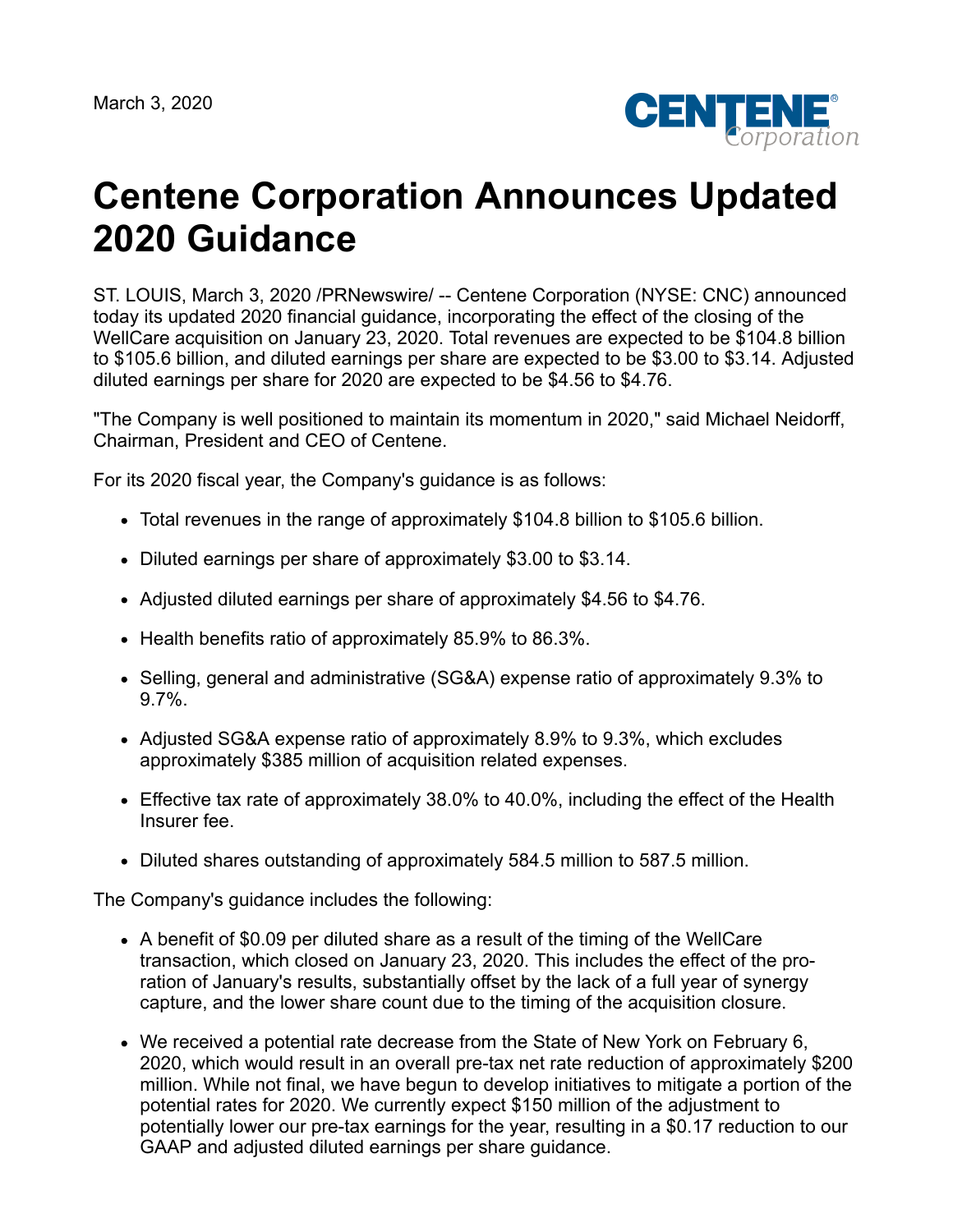## **Conference Call & Presentation**

As previously announced, the Company will host a conference call Wednesday, March 4, 2020, at approximately 8:30 AM (Eastern Time) to review the 2020 financial guidance. Michael Neidorff and Jeffrey Schwaneke will host the conference call.

The Company has also posted slides to its website under the investor relations section as a supplement for the conference call.

Investors and other interested parties are invited to listen to the conference call by dialing 1- 877-883-0383 in the U.S. and Canada; +1-412-902-6506 from abroad, including the following Elite Entry Number: 0997408, to expedite caller registration; or via a live, audio webcast on the Company's website at www.centene.com, under the Investors section.

A webcast replay will be available for on-demand listening shortly after the completion of the call for the next 12 months or until 11:59 p.m. (Eastern Time) on Wednesday, March 3, 2021, at the aforementioned URL. In addition, a digital audio playback will be available until 9 a.m. (Eastern Time) on Thursday, March 12, 2020, by dialing 1-877-344-7529 in the U.S. and Canada, or +1-412-317-0088 from abroad, and entering access code 10139468.

#### **Non-GAAP Financial Presentation**

The Company is providing certain non-GAAP financial measures in this release as the Company believes that these figures are helpful in allowing investors to more accurately assess the ongoing nature of the Company's operations and measure the Company's performance more consistently across periods. The Company uses the presented non-GAAP financial measures internally to allow management to focus on period-to-period changes in the Company's core business operations. Therefore, the Company believes that this information is meaningful in addition to the information contained in the GAAP presentation of financial information. The presentation of this additional non-GAAP financial information is not intended to be considered in isolation or as a substitute for the financial information prepared and presented in accordance with GAAP. The Company references Adjusted SG&A Expense Ratio guidance, however the Company cannot provide a reconciliation of Adjusted SG&A Expense Ratio guidance without unreasonable efforts. As such, it has been excluded from the reconciliation below.

Specifically, the Company believes the presentation of non-GAAP financial information that excludes amortization of acquired intangible assets, acquisition related expenses, as well as other items, allows investors to develop a more meaningful understanding of the Company's performance over time. The table below provides reconciliations of non-GAAP items per share:

|                                                | <b>Annual Guidance</b><br>December 31, 2020 |
|------------------------------------------------|---------------------------------------------|
| <b>GAAP diluted EPS</b>                        | $$3.00 - $3.14$                             |
| Amortization of acquired intangible assets (1) | $$0.97 - $0.99$                             |
| Acquisition related expenses (2)               | $$0.58 - $0.62$                             |
| Other adjustments (3)                          | \$0.01                                      |
| Adjusted diluted EPS                           | \$4.56 - \$4.76                             |

(1) The amortization of acquired intangible assets per diluted share presented above are net of the income tax benefit of an estimated \$0.30 to \$0.32 for the year ended December 31, 2020.

(2) The acquisition related expenses per diluted share presented above are net of the income tax benefit of an estimated \$0.09 to \$0.10 for the year ended December 31, 2020.

(3) Other adjustments for 2020 include the gain on the sale of the Illinois health plan of approximately \$0.08 per diluted share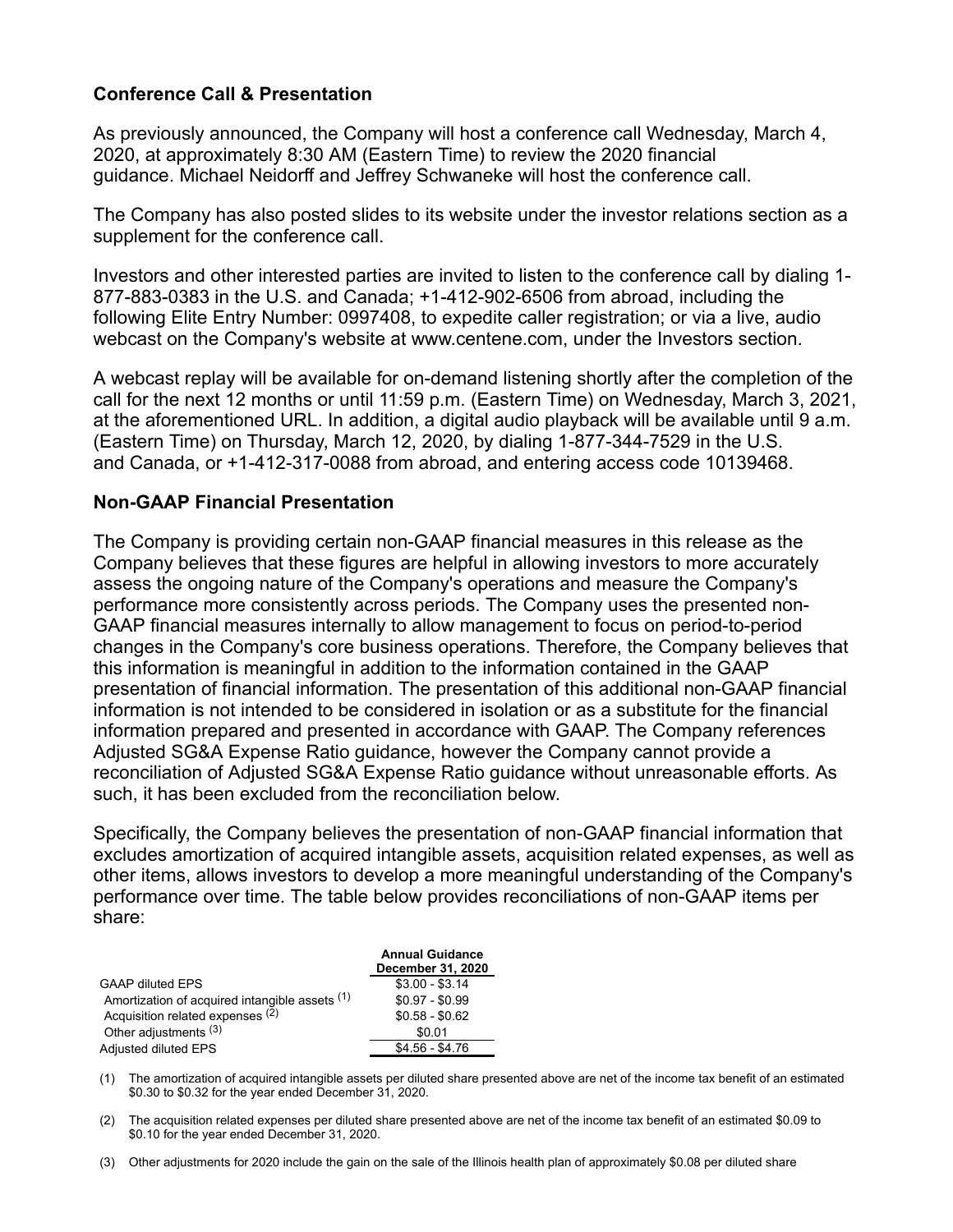(presented net of income tax expense of \$0.07) and debt extinguishment costs of approximately \$0.09 per diluted share (presented net of an income tax benefit of approximately \$0.03).

## **About Centene Corporation**

Centene Corporation, a Fortune 100 company, is a leading multi-national healthcare enterprise that is committed to helping people live healthier lives. The Company takes a local approach - with local brands and local teams - to provide fully integrated, high-quality, and cost-effective services to government-sponsored and commercial healthcare programs, focusing on under-insured and uninsured individuals. Centene offers affordable and highquality products to nearly 1 in 15 individuals across all 50 U.S. states, including Medicaid and Medicare members (including the Medicare Prescription Drug Plan) as well as individuals served by the Health Insurance Marketplace and the TRICARE program. The Company also serves several international markets. Centene emphasizes long-term growth by prioritizing its people, systems and capabilities so that it can better serve its members, providers, local communities and government partners.

Centene uses its investor relations website to publish important information about the company, including information that may be deemed material to investors. Financial and other information about Centene is routinely posted and is accessible on Centene's investor relations website, <http://www.centene.com/investors>.

## **Forward-Looking Statements**

*All statements, other than statements of current or historical fact, contained in this press release are forward-looking statements. Without limiting the foregoing, forward-looking statements often use words such as "believe," "anticipate," "plan," "expect," "estimate," "intend," "seek," "target," "goal," "may," "will," "would," "could," "should," "can," "continue" and other similar words or expressions (and the negative thereof). Centene (the Company, our, or we) intends such forward-looking statements to be covered by the safe-harbor provisions for forward-looking statements contained in the Private Securities Litigation Reform Act of 1995, and we are including this statement for purposes of complying with these safe-harbor provisions. In particular, these statements include, without limitation, statements about our future operating or financial performance, market opportunity, growth strategy, competition, expected activities in completed and future acquisitions, including statements about the impact of our recently completed acquisition (the WellCare Acquisition) of WellCare Health Plans, Inc. (WellCare), other recent and future acquisitions, investments and the adequacy of our available cash resources. These forward-looking statements reflect our current views with respect to future events and are based on numerous assumptions and assessments made by us in light of our experience and perception of historical trends, current conditions, business strategies, operating environments, future developments and other factors we believe appropriate. By their nature, forward-looking statements involve known and unknown risks and uncertainties and are subject to change because they relate to events and depend on circumstances that will occur in the future, including economic, regulatory, competitive and other factors that may cause our or our industry's actual results, levels of activity, performance or achievements to be materially different from any future results, levels of activity, performance or achievements expressed or implied by these forward-looking statements. These statements are not guarantees of future performance and are subject to risks, uncertainties and assumptions. All forward-looking statements included in this press release are based on information available to us on the date hereof. Except as may be otherwise required by law, we undertake no obligation to update or revise the forward-looking statements included in this press release, whether as a result of new information, future events or otherwise, after the date hereof. You should not place undue*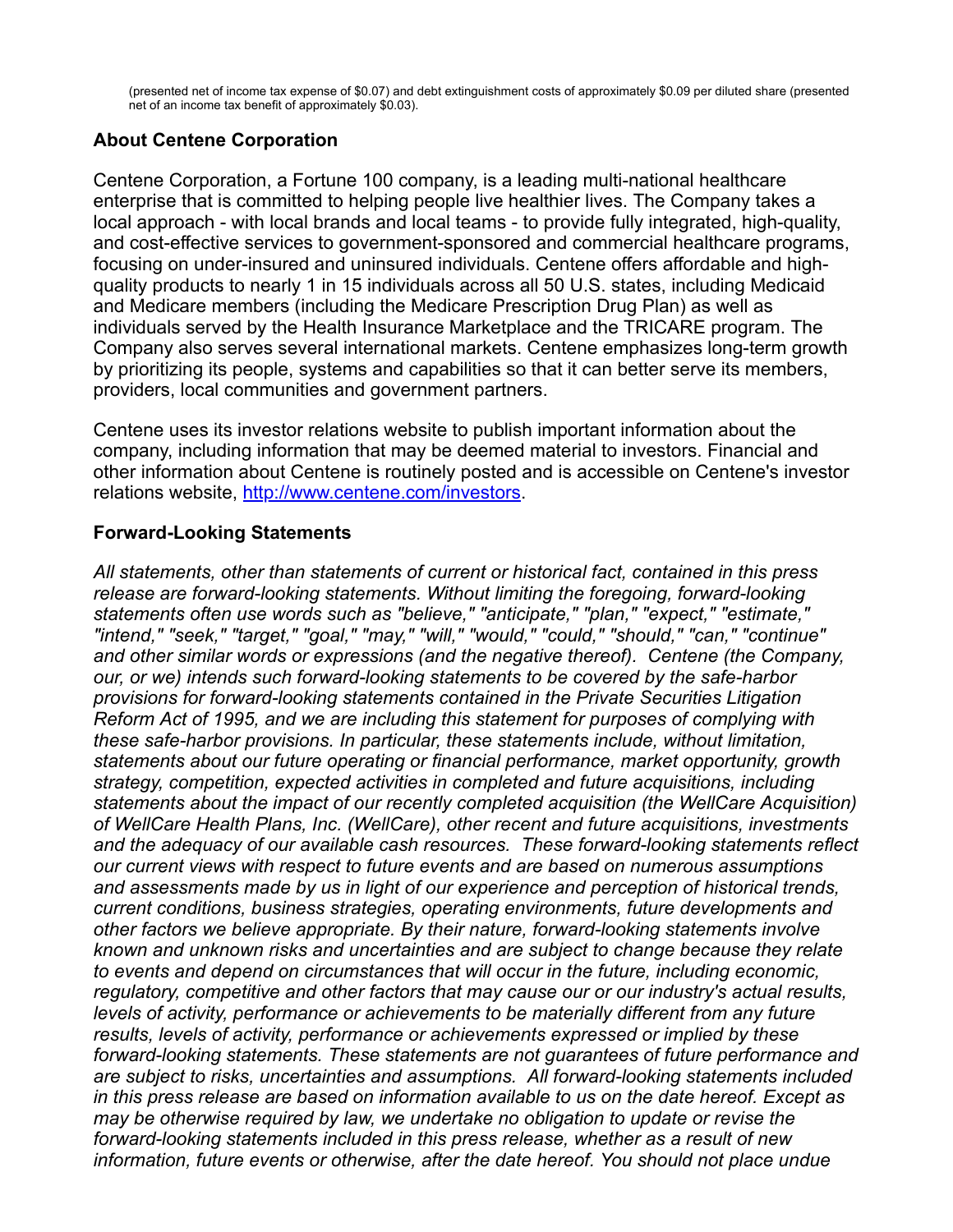*reliance on any forward-looking statements, as actual results may differ materially from projections, estimates, or other forward-looking statements due to a variety of important factors, variables and events including but not limited to: uncertainty as to our expected financial performance following completion of the WellCare Acquisition; the possibility that the expected synergies and value creation from the WellCare Acquisition will not be realized, or will not be realized within the expected time period; the risk that unexpected costs will be incurred in connection with the integration of the WellCare Acquisition or that the integration of WellCare will be more difficult or time consuming than expected; unexpected costs, charges or expenses resulting from the WellCare Acquisition; the inability to retain key personnel; disruption from the completion of the WellCare Acquisition, including potential adverse reactions or changes to business relationships with customers, employees, suppliers or regulators, making it more difficult to maintain business and operational relationships; the risk that, following the WellCare Acquisition, we may not be able to effectively manage our expanded operations; our ability to accurately predict and effectively manage health benefits and other operating expenses and reserves; competition; membership and revenue declines or unexpected trends; changes in healthcare practices, new technologies, and advances in medicine; increased healthcare costs; changes in economic, political or market conditions; changes in federal or state laws or regulations, including changes with respect to income tax reform or government healthcare programs as well as changes with respect to the Patient Protection and Affordable Care Act and the Health Care and Education Affordability Reconciliation Act, collectively referred to as the Affordable Care Act (ACA) and any regulations enacted thereunder that may result from changing political conditions or judicial actions, including the ultimate outcome in "Texas v. United States of America" regarding the constitutionality of the ACA; rate cuts or other payment reductions or delays by governmental payors and other risks and uncertainties affecting our government businesses; our ability to adequately price products on the Health Insurance Marketplaces and other commercial and Medicare products; tax matters; disasters or major epidemics; the outcome of legal and regulatory proceedings; changes in expected contract start dates; provider, state, federal and other contract changes and timing of regulatory approval of contracts; the expiration, suspension, or termination of our contracts with federal or state governments (including but not limited to Medicaid, Medicare, TRICARE or other customers); the difficulty of predicting the timing or outcome of pending or future litigation or government investigations; challenges to our contract awards; cyberattacks or other privacy or data security incidents; the possibility that the expected synergies and value creation from acquired businesses, including, without limitation, the WellCare Acquisition, will not be realized, or will not be realized within the expected time period; the exertion of management's time and our resources, and other expenses incurred and business changes required in connection with complying with the undertakings in connection with any regulatory, governmental or third party consents or approvals for acquisitions; disruption caused by significant completed and pending acquisitions, including, among others, the WellCare Acquisition, making it more difficult to maintain business and operational relationships; the risk that unexpected costs will be incurred in connection with the completion and/or integration of acquisition transactions; changes in expected closing dates, estimated purchase price and accretion for acquisitions; the risk that acquired businesses, including WellCare, will not be integrated successfully; the risk that we may not be able to effectively manage our operations as they have expanded as a result of the WellCare Acquisition; restrictions and limitations in connection with our indebtedness; our ability to maintain or achieve improvement in the Centers for Medicare and Medicaid Services (CMS) Star ratings and maintain or achieve improvement in other quality scores in each case that can impact revenue and future growth; availability of debt and equity financing, on terms that are favorable to us; inflation; foreign currency fluctuations; and risks and uncertainties discussed in the reports that Centene has filed with the Securities and*